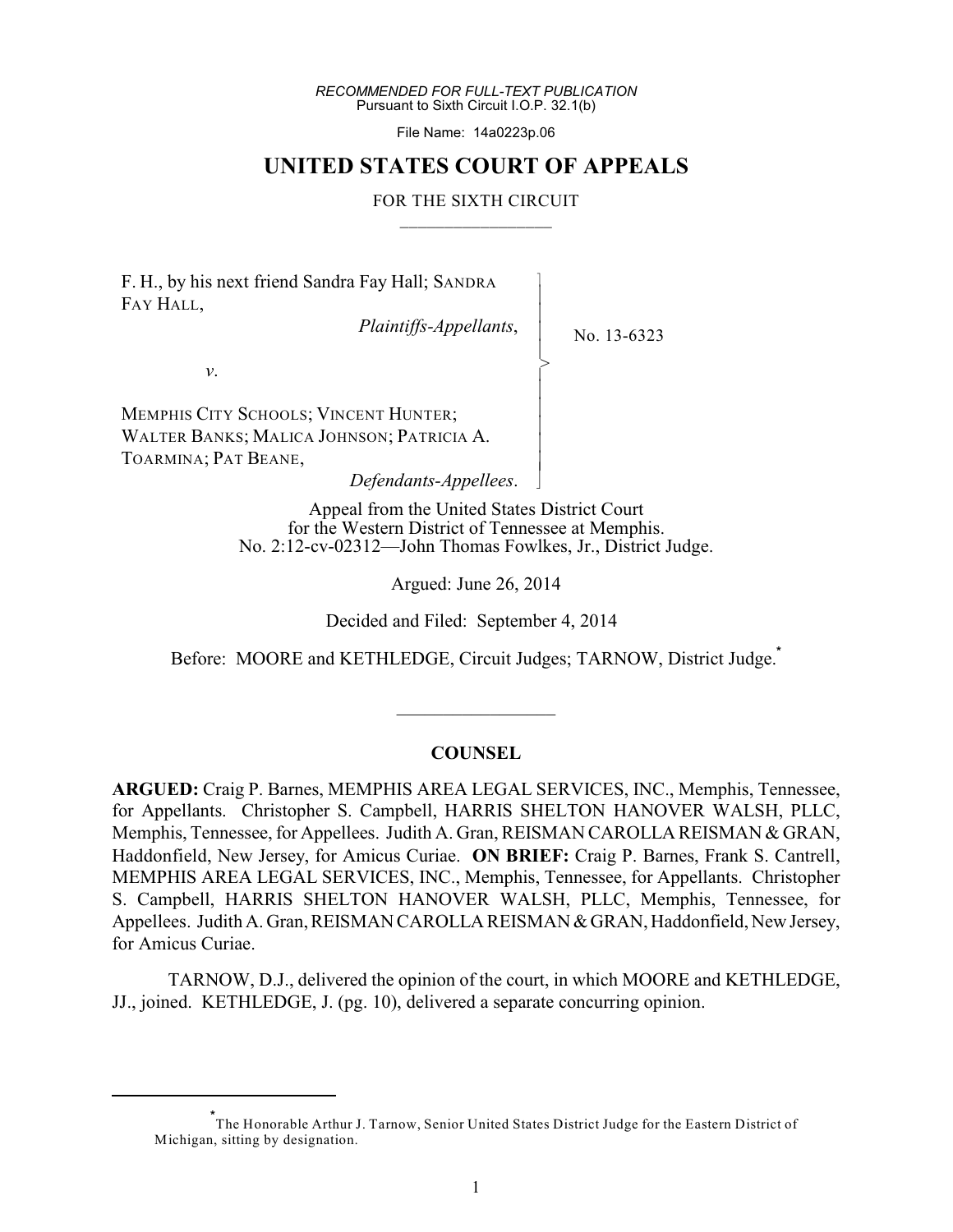# **OPINION \_\_\_\_\_\_\_\_\_\_\_\_\_\_\_\_\_**

**\_\_\_\_\_\_\_\_\_\_\_\_\_\_\_\_\_**

TARNOW, District Judge. Plaintiffs-Appellants F.H., represented by his next friend and mother Sandra Fay Hall, and Sandra Fay Hall individually, filed suit against Defendant-Appellee Memphis City Schools (MCS) alleging Appellee allowed for the abuse and neglect of F.H. while enrolled in its schools, and allege Appellee breached a Settlement Agreement. The district court granted Appellee's motion to dismiss all claims, finding that Appellants' claims accruing prior to the Settlement Agreement were barred by this Agreement, and that all other claims required exhaustion under the Individuals with Disabilities Education Act (IDEA). Appellants now appeal the district court's dismissal of the 42 U.S.C. § 1983 and the breach of contract claims.

We find that Appellants' § 1983 claims do not arise under the IDEA, were not released by the Settlement Agreement, and that the administrative exhaustion of these claims would be futile. We also find that the language of the Settlement Agreement, as well as the 2004 Amendments to the IDEA, render the Settlement Agreement enforceable in the courts, and therefore, that the breach of contract claim does not require administrative exhaustion. As such, we reverse the district court's dismissal of Appellants' Amended Complaint, and remand for further proceedings consistent with this opinion.

#### **I. Statement of Facts**

F.H. was born on August 29, 1994. He was diagnosed with cerebral palsy syndrome as an infant. F.H. has also been diagnosed with asthma, and sleep apnea. F.H. has auditory and visual limitations and significant learning disorders. F.H. has needed a wheelchair or walker since he was a small child. F.H. also has limited use of his hands, which makes it difficult for him to reach around himself, and to use the bathroom without assistance.

F.H. began attending Appellee MCS schools in 2002. During his enrollment in MCS, Ms. Hall informed the staff of F.H.'s disabilities and specific needs. From 2002 until 2010, F.H. attended four different schools and had eleven different aides assigned to him to render assistance throughout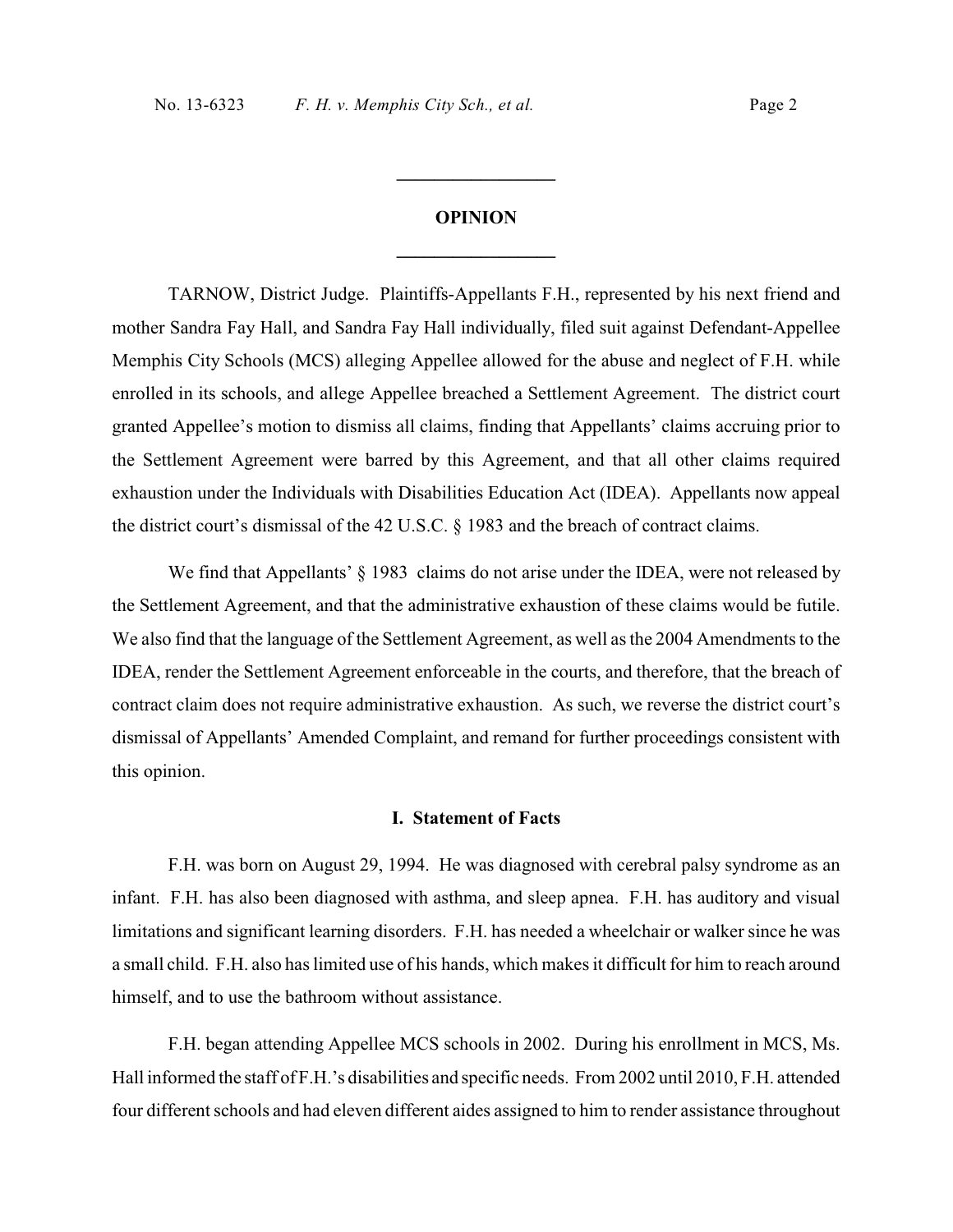the school day, including to supervise and assist F.H. when using the restroom. Appellant F.H. remained enrolled in MCS until his graduation in May 2013.

Appellants' Amended Complaint makes a litany of specific allegations of physical, sexual, and verbal abuse of F.H. by MCS aides over the course of F.H.'s enrollment in MCS. Appellants highlight the following allegations:

(1) Being frequently left unattended and unsupervised in the bathroom, distraught and crying, unable to clean himself; And in one case he suffered a seizure;

(2) Verbal and physical abuse, on multiple occasions from different aides and school personnel, allowing him to return from the bathroom, in one case, with bloody underwear;

(3) Being ridiculed about his disability (cerebral palsy) and told that he would, "never amount to anything;" until F.H. screamed and banged his head against the wall in frustration;

(4) Aides and school employees regularly failing to help F.H. clean himself, so that he returned to class with dirty underwear, and on at least one occasion an aide announced to the class that F.H. smelled like "shit;"

(5) Being sexual abused by an aide on more than one occasion while in a private bathroom.

# **II. Procedural Background**

As the local education agency (LEA), the IDEA requires that MCS create an Individualized Education Plan (IEP) for F.H. and other disabled students. *See Forest Grove Sch. Dist. v. T. A.*, 557 U.S. 230, 232 (2009). The IDEA guarantees these children a Free Appropriate Public Education (FAPE) in conformity with the IEP. *See Winkelman v. Parma City Sch. Dist.*, 550 U.S. 516, 520 (2007); *Amy S. v. Danbury Local Sch. Dist.*, 174 Fed. Appx. 896, 898 n.4 (6th Cir. 2006). The IDEA also provides specific procedural recourse should an involved party object to the construction or implementation of the IEP. *Winkelman*, 550 U.S. at 524–25.

In April of 2011, Ms. Hall initiated this process by filing a request for a due process hearing on behalf of F.H. Under IDEA, within 15 days of a request for a due process hearing, the parents, members of the IEP team, and a representative of the LEA are required to participate in a resolution session, giving the LEA an opportunity to resolve the complaint. 20 U.S.C.  $\S$  1415(f)(1)(B)(i).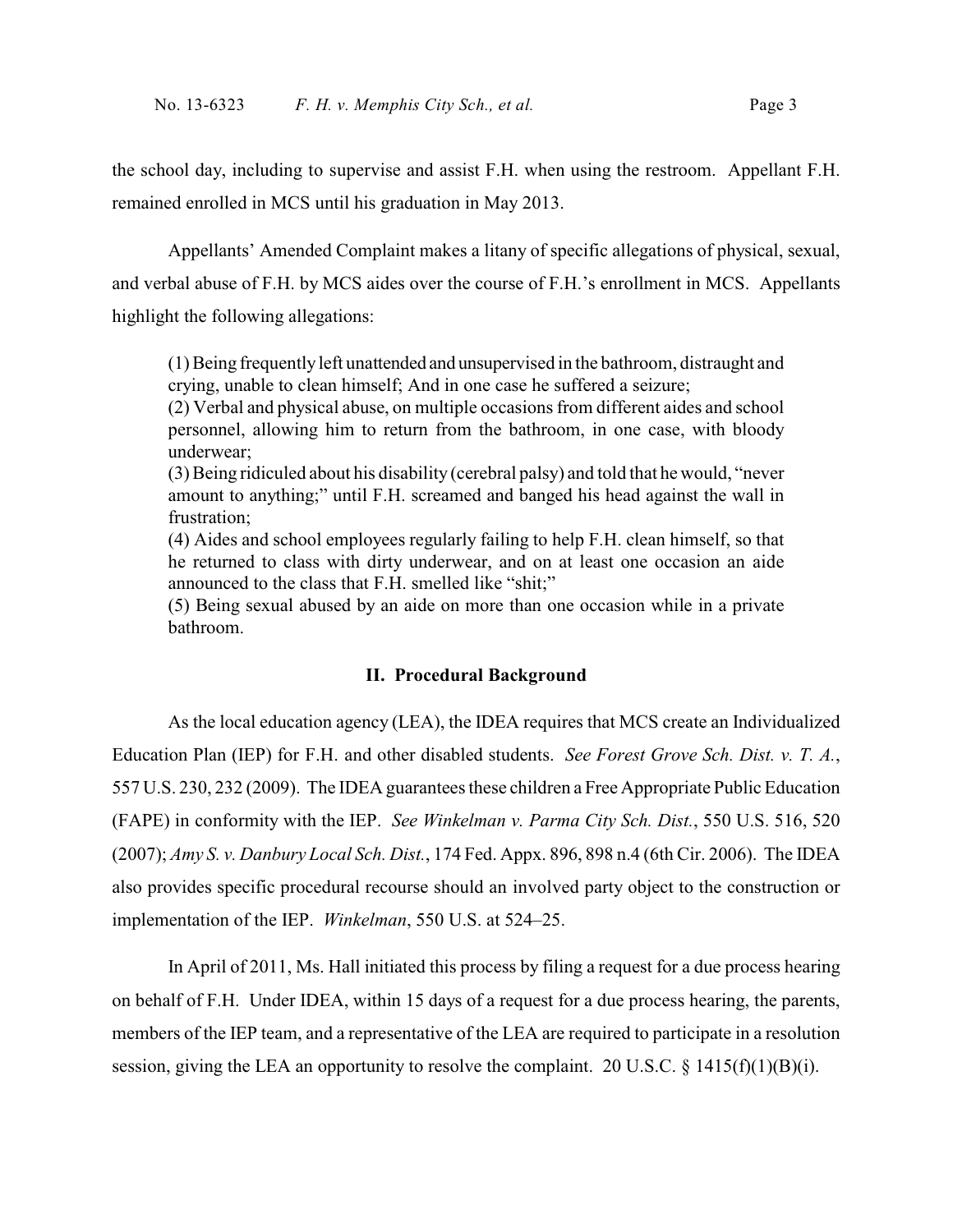On May 2, 2011, Ms. Hall met with representatives from MCS for a resolution session. During the resolution session, the parties reached a tentative settlement. On August 9, 2011, Ms. Hall and a representative of MCS signed a finalized Settlement Agreement. This Settlement Agreement includes the following terms:

Student and his Parent, and each of them, on behalf of themselves . . . hereby fully and forever release and discharge the District . . . from any and all claims . . . arising under the IDEA and concomitant provisions of STATE law enacted in compliance therewith, including, but not limited to, any matter or claim which was, or could have been, asserted in the Due Process Proceeding, by reason of any matter, cause or thing whatsoever occurred, done, omitted, or suffered to be done on or before the last day of the Settled Period, which Student and his Parent, or any of them, now owns or holds, or may at any time hereafter own or hold.

. . . .

The releases set forth above do not apply to any disputes that may arise by reason of acts or omissions occurring after the date of execution of this Agreement. It is understood that no aspect of this Agreement shall release, (or is intended to release or waive any right or remedy against) any Part from liability for any post-Agreement new wrongful acts or omissions, including independent torts, unrelated to the provisions of this Agreement.

This Agreement was reached at a Resolution Session and is enforceable in state or federal court pursuant to 20 U.S.C.  $\S$  1415(f)(1)(B)(iii).

On April 23, 2012, Appellants filed a Complaint against Appellees in the Western District Court of Tennessee, which they amended in July 2013. In the Amended Complaint, Appellants alleged that Defendants violated 42 U.S.C. § 1983 under the Fourteenth Amendment of the United States Constitution, the Rehabilitation Act (Section 504), and the Americans with Disabilities Act (ADA). Appellants also made claims of retaliation under the ADA and Section 504, as well as breach of the Settlement Agreement.

In August 2012, Appellees filed a motion to dismiss the Amended Complaint. In February 2013, the district judge referred Appellees' motion to dismiss to the magistrate judge. On April 24, 2013, the magistrate judge issued her Report and Recommendation, recommending dismissal of all claims. On August 12, 2013, the district court entered an Order adopting the Report and Recommendation in its entirety, and issued a final Judgment.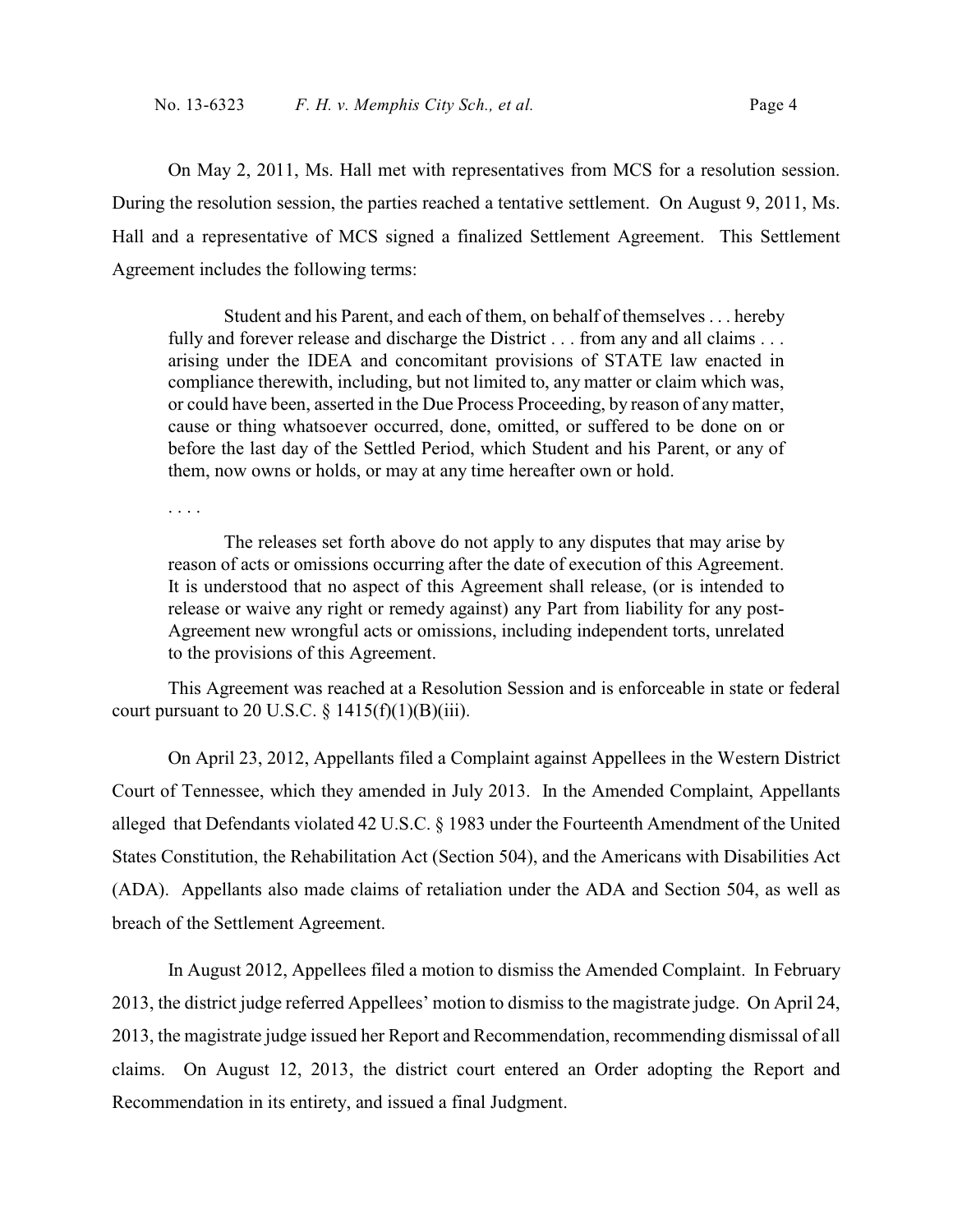On October 8, 2013, Appellants filed a timely Notice of Appeal. Appellants now appeal the district court's dismissal of Appellants' 42 U.S.C. § 1983 claims, the breach of contract claim, and all related issues of exhaustion.

On April 25, 2014, an Amicus Brief was submitted by the Council of Parent Attorneys and Advocates (COPAA), Disability Law and Advocacy Center of Tennessee (DLAC), The ARC Tennessee (The ARC TN), Tennessee Alliance for Legal Services (TALS), Support and Training for Exceptional Parents (STEP), Tennessee Voices for Children, Inc. (TVC), and People First of Tennessee (People First).

#### **III. Standard of Review**

We review de novo a dismissal of a case for failure to state a claim. *Keys v. Humana, Inc.*, 684 F.3d 605, 608 (6th Cir. 2012). The complaint must contain factual allegations that, when accepted as true, "state a claim to relief that is plausible on its face." *Bell Atl. Corp. v. Twombly*, 550 U.S. 544, 555 (2007). The complaint must include "factual content that allows the court to draw the reasonable inference that the defendant is liable for the misconduct alleged." *Ashcroft v. Iqbal*, 556 U.S. 662, 678 (2009).

### **IV. Analysis**

#### **A. 42 U.S.C. § 1983 Claim**

The district court found that the Settlement Agreement bars Appellants' claims that accrued from 2002 to August 9, 2011, and that all claims accruing after the parties entered into the Settlement Agreement require administrative exhaustion under the IDEA. The district court erred with respect to the § 1983 claims accruing both before and after the execution of the Settlement Agreement.

First, the district court erred by concluding that Appellants released their claims accruing prior to August 9, 2011. In the Settlement Agreement, Appellants agreed to release all claims "arising under the IDEA and concomitant provisions of STATE law enacted in compliance therewith, including, but not limited to, any matter or claim which was, or could have been, asserted in the Due Process Proceeding." However, in the Amended Complaint, Appellants claim that Appellee MCS engaged in a policy or custom of failing adequately to train or supervise F.H.'s aides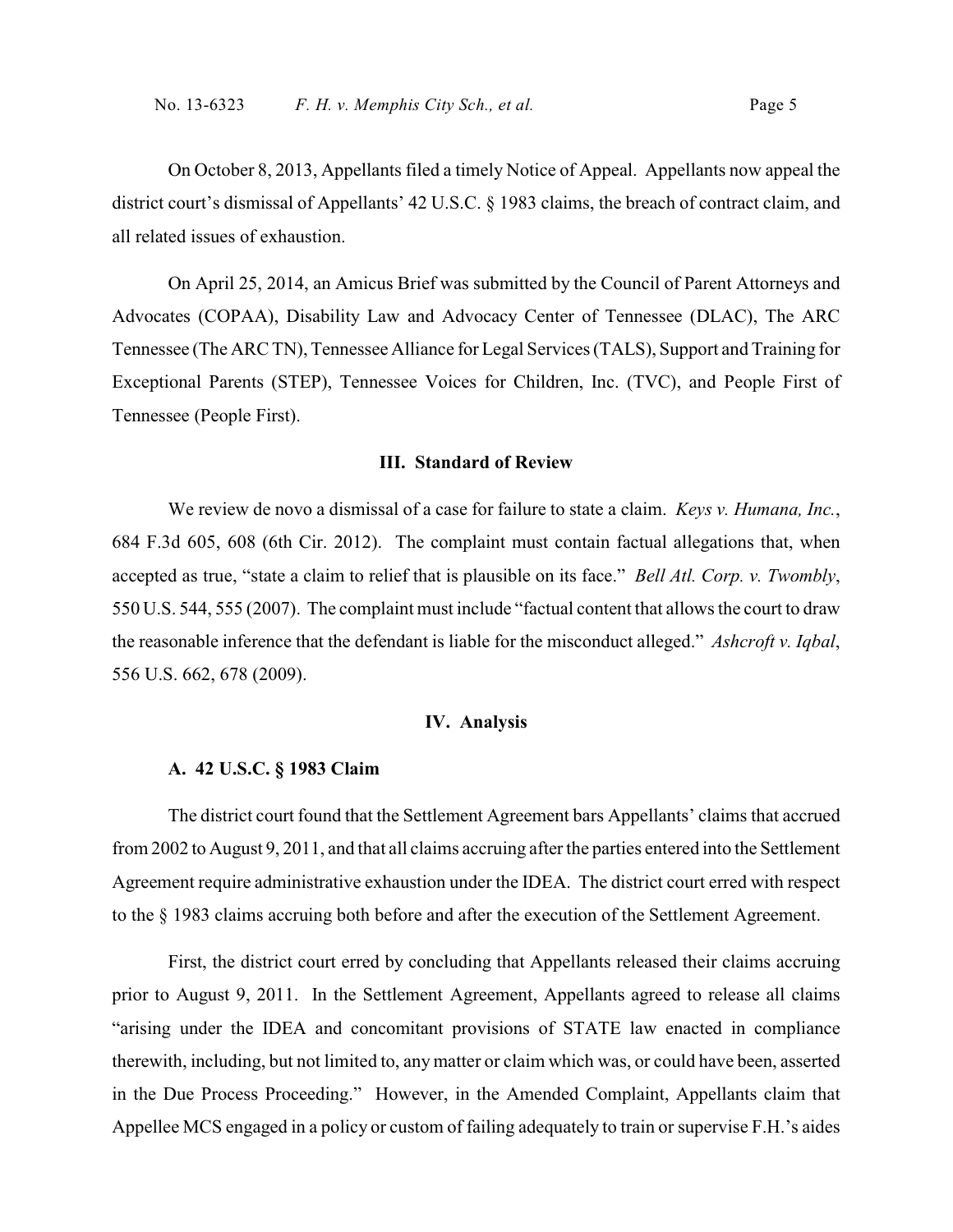and other employees and that MCS knew of or should have known of the abusive behavior towards F.H., including numerous acts of verbal and physical abuse. Appellants' factual allegations clearly point to physical, non-disciplinary, and non-educational injuries, which cannot be redressed by any remedy available under the IDEA. *See, e.g.*, *Padilla v. Sch. Dist. No. 1*, 233 F.3d 1268, 1274 (10th Cir. 2000); *Lopez v. Metro. Gov't of Nashville & Davidson Cnty.*, 646 F. Supp. 2d 891, 908 (M.D. Tenn. 2009); *M.Y. v. Special Sch. Dist. No. 1*, 519 F. Supp. 2d 995, 1002 (D. Minn. 2007). Thus, Appellants' § 1983 claims do not "aris[e] under the IDEA," and were not released by the Settlement Agreement.

Second, the district court erred by concluding that Appellants should have exhausted their § 1983 claims through the IDEA administrative process before bringing them in federal court. In relevant part, the IDEA provides that:

Nothing in [the IDEA] shall be construed to restrict or limit the rights, procedures, and remedies available under the Constitution . . . or other Federal laws protecting the rights of children with disabilities, except that before the filing of a civil action under such laws seeking relief that is also available under [the IDEA], the [IDEA due process] procedures . . . shall be exhausted to the same extent as would be required had the action been brought under [the IDEA].

20 U.S.C. § 1415(*l*). Appellants are not excused from exhaustion merely because they request compensatory damages under § 1983. *Covington v. Knox Cnty. Sch. Sys.*, 205 F.3d 912, 918 (6th Cir. 2000) ("[A] plaintiff seeking money damages is required to exhaust administrative remedies under the IDEA, even if money damages are not available under the IDEA or through the administrative process.").

Appellees argue that exhaustion of Appellants' 42 U.S.C. § 1983 claims is required because the claims seek redress for educational injuries that arise under the IDEA, which may be redressed by the administrative process until the child turns twenty-one under Tennessee law. Tenn. Code Ann. § 49-10-102. Because F.H. had not graduated at the time the complaint was filed, and because he is not yet twenty-one, Appellees assert that compensatory education is an available and sufficient remedy.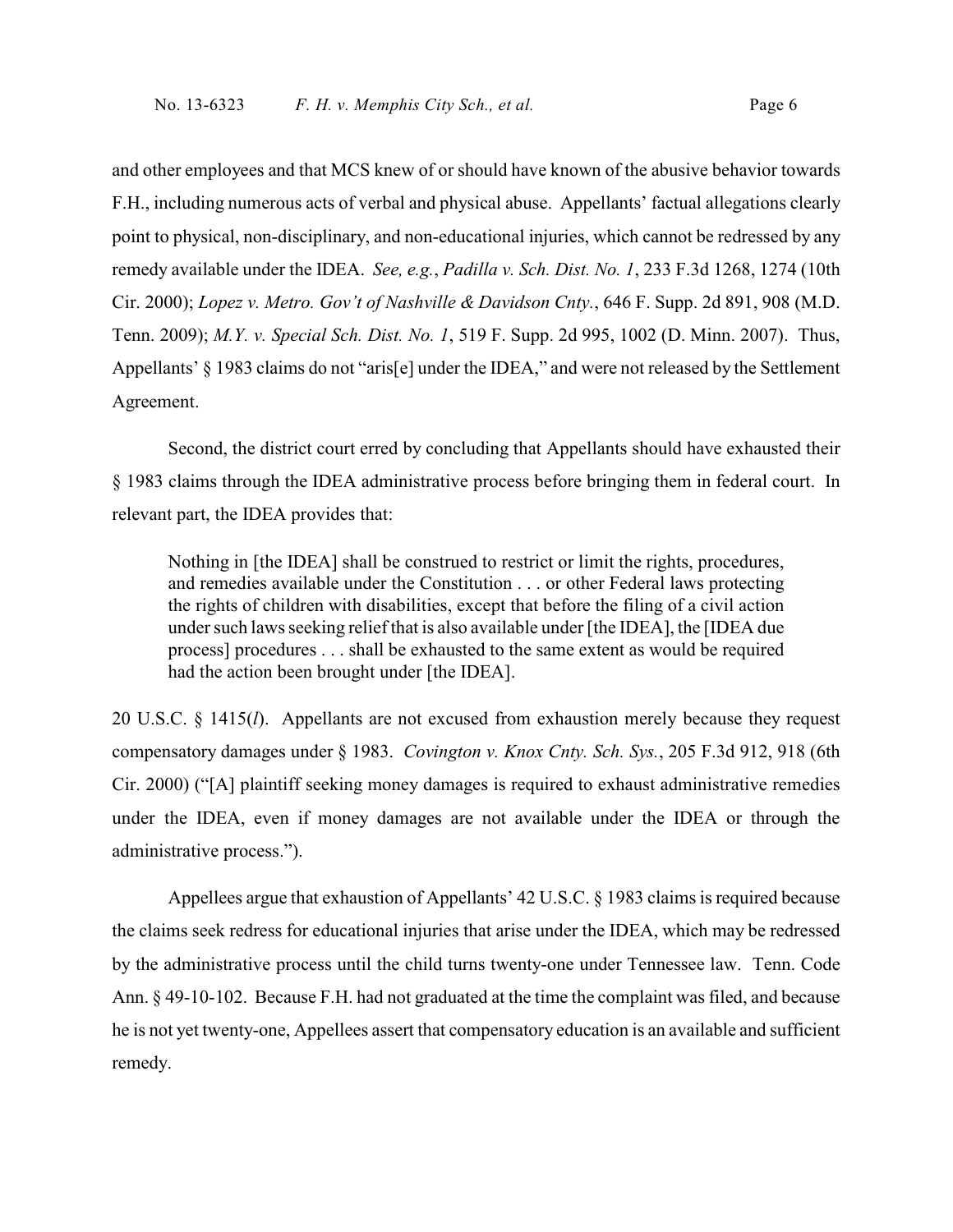We are not persuaded that Appellants' alleged injuries under the 42 U.S.C. § 1983 claims relate to the provision of a FAPE. As we discussed above, Appellants allege that F.H. was verbally, physically, and even sexually abused by his aides. These injuries are non-educational in nature and cannot be remedied through the administrative process. Moreover, requiring exhaustion of Appellants' 42 U.S.C. § 1983 claims would create an additional administrative barrier not present for non-disabled children. *See Sagan v. Sumner Cnty. Bd. of Educ.*, 726 F. Supp. 2d 868, 882–83 (M.D. Tenn. 2010) ("The Court construes these claims as arising from non-educational injuries, irrespective of the fact they occurred in an educational setting and were allegedly perpetrated by educators against a student. If Jane Doe were *not* a disabled student, there would be no administrative barrier to her pursuit of these claims."). Therefore, Appellants are not required to exhaust their § 1983 claims related to non-educational injuries.

Moreover, "[e]xhaustion is not required if it would be futile or inadequate to protect the plaintiff's rights." *Covington*, 205 F.3d at 917. In *Covington*, we specifically found that "in the unique circumstances of this case—in which the injured child has already graduated from the special education school, his injuries are wholly in the past, and therefore money damages are the only remedy that can make him whole—proceeding through the state's administrative process would be futile and is not required before the plaintiff can file suit in federal court." *Id*. F.H. has graduated and seeks compensation for injuries suffered at the hands of his abusive aides. The administrative process cannot provide either the type of relief he seeks or any other type of remedy to redress wholly retrospective injuries. Thus, exhaustion in this case would be futile.

Accordingly, we conclude that the district court erred by dismissing Appellants' 42 U.S.C. § 1983 claims.

# **B. Breach of Contract Claim**

The district court also dismissed the breach of contract claim for failure to exhaust. Appellants argue that exhaustion is unnecessary because the clear terms of both the Settlement Agreement and the 2004 Amendments to the IDEA render the Settlement Agreement directly enforceable in the courts.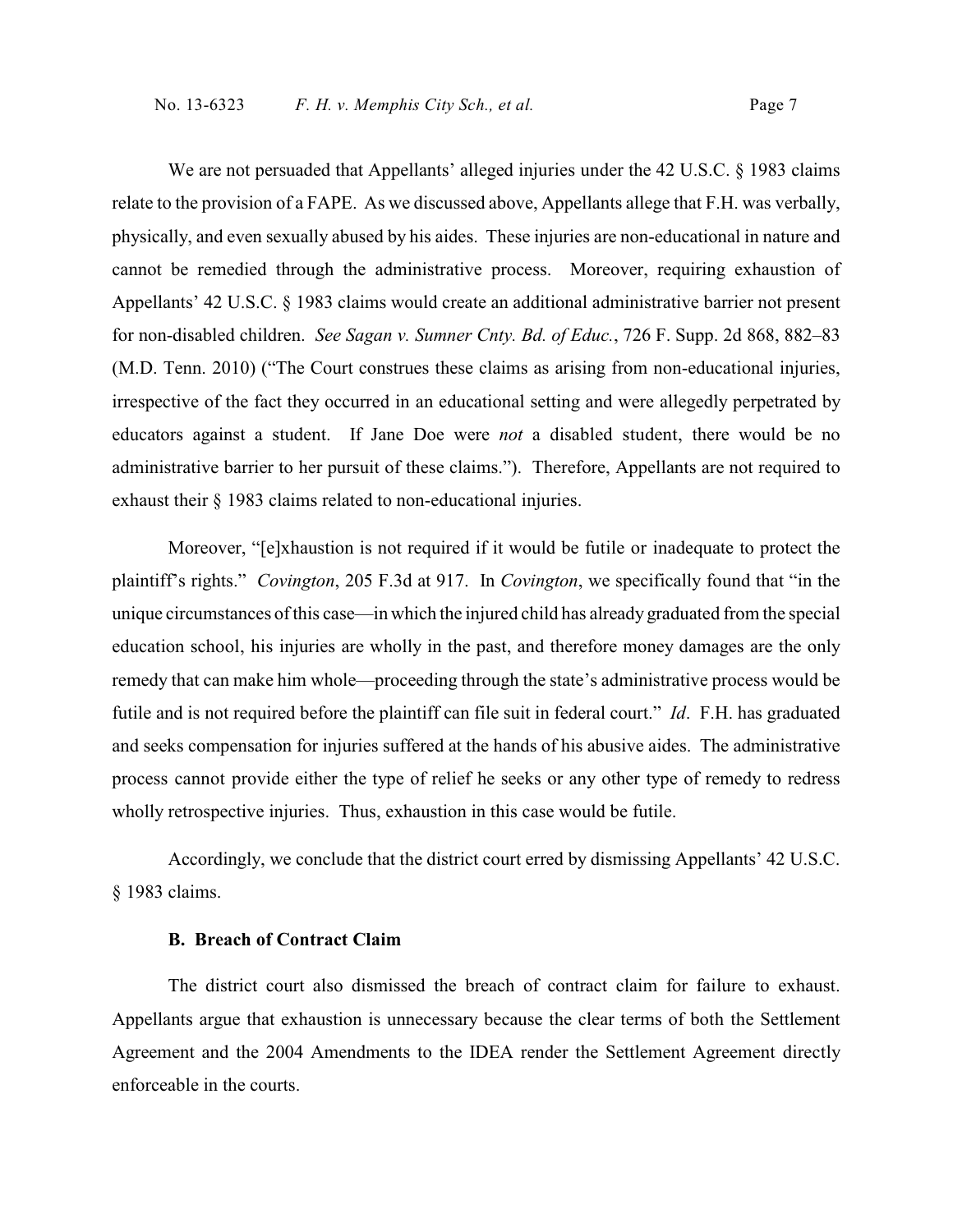We have held that " $\S$  1415(i)(2) [of the IDEA] clearly contemplates that plaintiffs will exhaust their administrative remedies before bringing a civil action to enforce their rights under the IDEA." *Covington*, 205 F.3d at 915. However, the question of whether a claim of breach of a settlement agreement must be exhausted prior to filing suit is one of first impression. In relevant part, the 2004 Amendments to the IDEA provide that, "[i]n the case that a resolution is reached to resolve the complaint at a [resolution session], the parties shall execute a legally binding agreement that is . . . enforceable in any State court of competent jurisdiction or in a district court of the United States." 20 U.S.C. § 1415(f)(1)(B)(iii).

Appellees argue that the parties did not finalize the settlement agreement "at" the resolution session, rendering the 2004 Amendments inapplicable. They highlight the ninety-seven day gap between the May 2, 2011 resolution session and the August 9, 2011 signing of the finalized Settlement Agreement, and argue that if an agreement is made during a resolution session, it must be finalized within thirty days of the session. Appellees base this argument on the provision of the IDEA allowing a parent to continue with the due process hearing should a LEA fail to resolve a complaint within thirty days of its receipt. 20 U.S.C. §1415(f)(10(B)(ii). However, this section of the IDEA is clearly inapplicable here, and does not limit the amount of time the parties may take to finalize an agreement reached during the resolution session.

Appellees also argue that the Settlement Agreement was not reached "at" a resolution session based on one term of the Agreement that Appellees allege could not have been known at the time of the session. Specifically, paragraph 1.3 of the Settlement Agreement provides that Willie Boone will act as F.H.'s aide for the 2011-2012 school year, even though Boone was not hired until after the resolution session. However, it is not dispositive that the contract incorporates some information learned by the parties after the resolution session because agreements reached during a meeting are often refined and finalized long after the meeting concludes. Indeed, requiring that a settlement agreement be written, finalized, and signed during a settlement conference would be counter to the usual practice.

Ultimately, this question is answered by the terms of the Settlement Agreement itself. Appellees agreed to a provision in the Settlement Agreement that clearly states that "[t]his Agreement was reached at a Resolution Session and is enforceable in state or federal court pursuant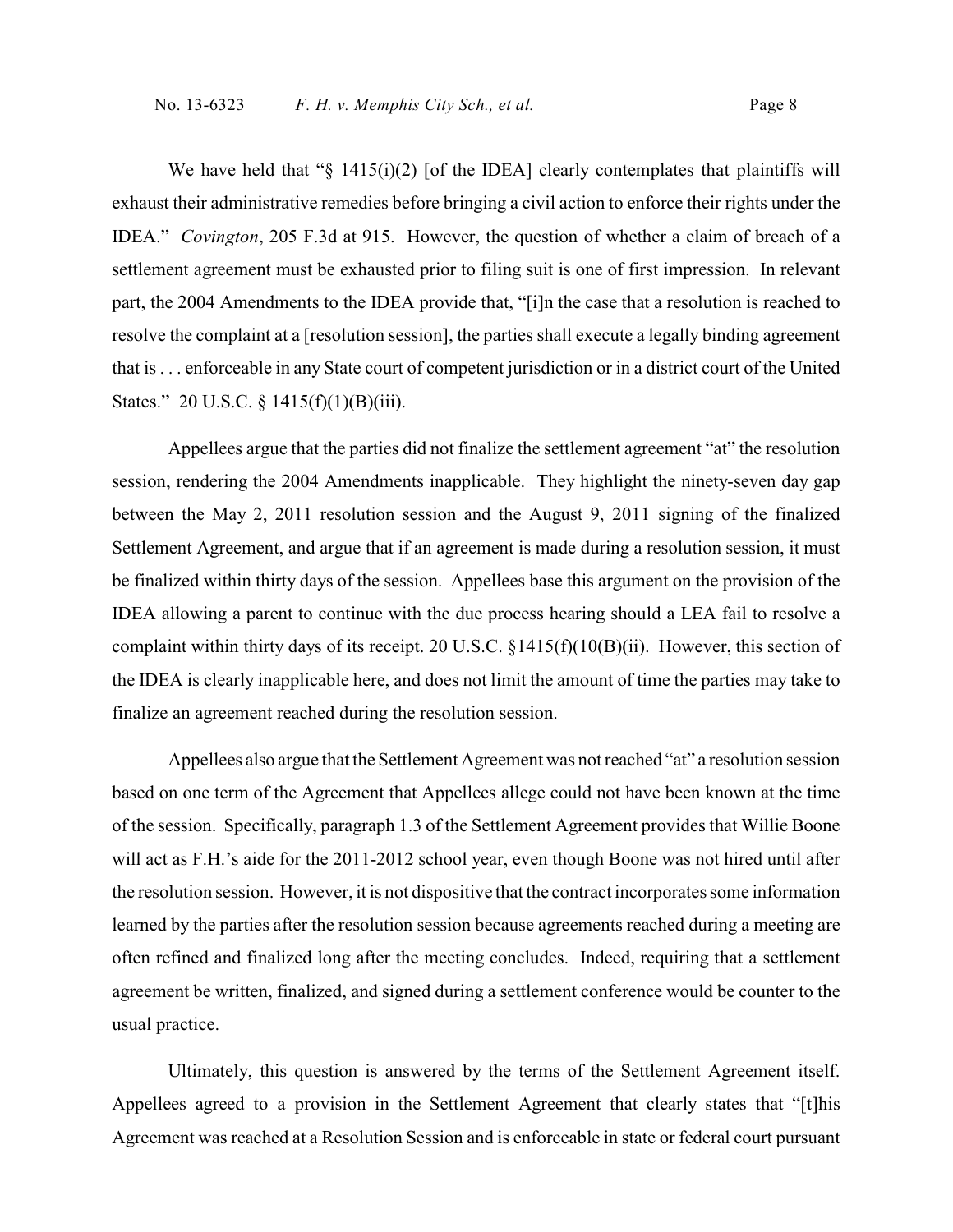to 20 U.S.C. § 1415(f)(1)(B)(iii)." This contract provision, bargained for and agreed to by both parties, controls here. As such, we find that the language of the Settlement Agreement, as well as the 2004 amendments to the IDEA, clearly provide that the Settlement agreement is enforceable in the courts, and therefore, that the breach of contract claim does not require administrative exhaustion.

### **V. Conclusion**

The gravamen of Appellants' complaint is the verbal, physical, and even sexual abuse of F.H. by his aides. These factual allegations point to non-educational injuries that have no available remedy under the IDEA. As such, we find that Appellants' § 1983 claims do not arise under the IDEA, and therefore, were not released by the Settlement Agreement. For the same reason, we also find that the administrative exhaustion of these claims would be futile. Finally, we find that the language of the Settlement Agreement, as well as the 2004 Amendments to the IDEA, render the Settlement Agreement enforceable in the courts, and thus, that the breach of contract claim does not require administrative exhaustion. Accordingly, we reverse the district court's dismissal of Appellants' Amended Complaint, and remand for further proceedings consistent with this opinion.